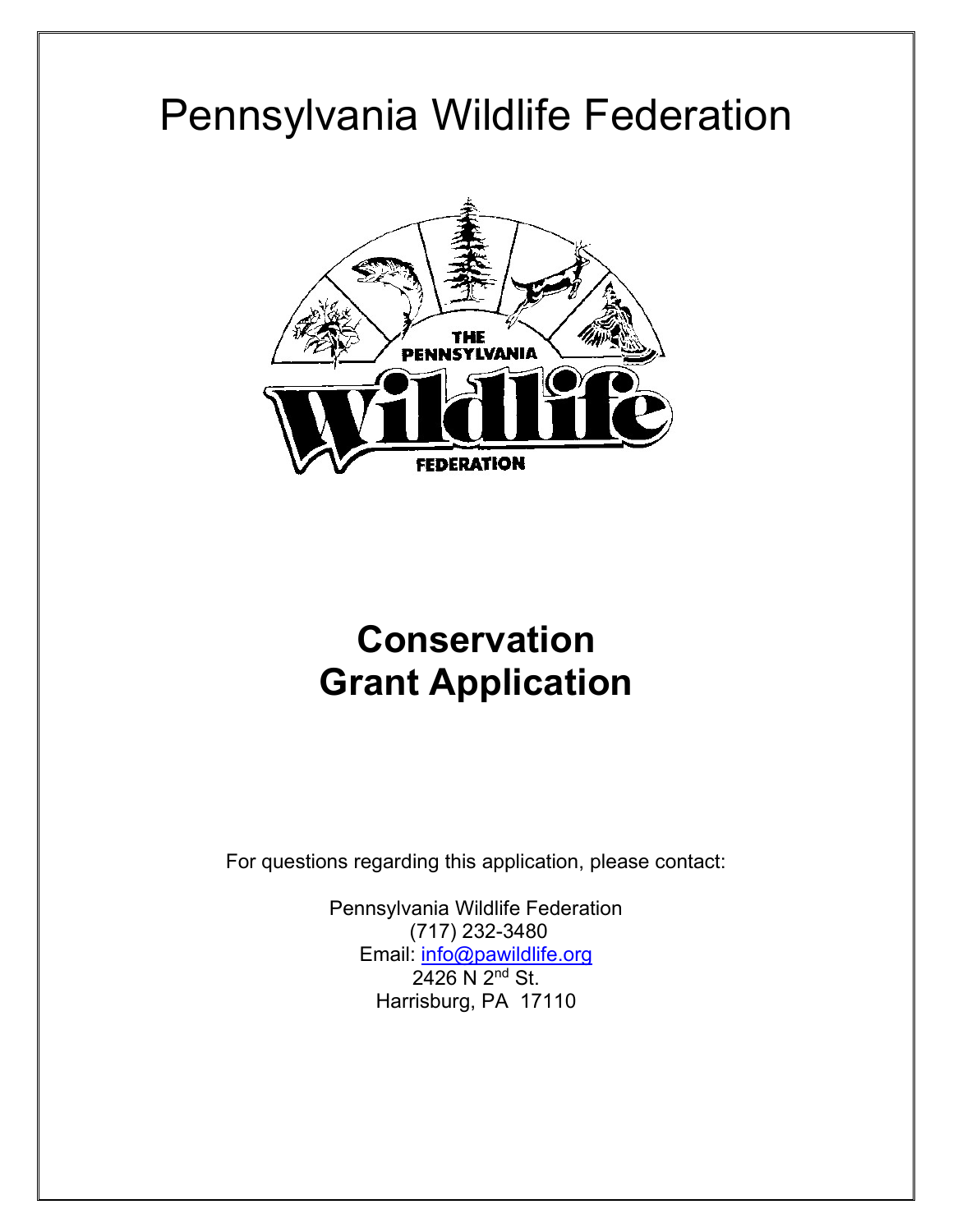

## PWF Conservation Grant Program

The PWF Conservation Grant Program is made possible because of the generous contributions from the Jordan Foundation

#### **Objective:**

The objective of the PWF Conservation Grant Program is to provide funding support for conservation activities in Pennsylvania that fit within the mission of the Pennsylvania Wildlife Federation and the Pennsylvania Federation of Sportsmen's Clubs. The program will fund projects that contribute significantly to the preservation and sustainable use of our natural resources.

#### **Eligibility**

Applicants must show proof of 501(c) non-profit status and provide a completed W-9, or identify a non-profit organization that will administer the finances for the grant (a pass-through organization).

Applicants must be a member of PWF or PFSC. Sportsmen's clubs applying for grants must be PFSC member clubs in good standing. (Membership application/dues may be submitted with the grant application.)

While matching funds are *not* mandatory, funding preference will be given to applications that show some matching funds. This can be non-cash, in-kind contributions such as volunteer time, donated services, or other donated items.

#### **Grant Limits**

While grant amounts vary, most range from \$200 to \$2,000 and are intended to function as complementary support. We strongly encourage applicants to seek additional, concurrent funding from other funding sources.

#### **Grant Restrictions**

PWF grants may not be used for indirect costs, overhead, and other expenses not directly related to the project. Fringe benefits and salaries are also excluded. Highest priorities will be given to "shovel ready" projects, projects with secured matching funds and projects benefitting youth activities.

Funds may not be used for travel to meetings or conferences, legal actions, endowments, or publication of research results.

#### **Obtaining an Application Form**

The grant application form (and PWF membership form) may be downloaded from PWF's web site: [www.pawildlife.org](http://www.pawildlife.org/) or you may request a form by contacting the PWF office directly.

Applications are accepted throughout the year. The PWF board meets twice a year (March & September), but occasionally meet more frequently when warranted. Please specify your timelines/deadlines on the application.

- Previous PWF grantees must first comply with all prior reporting and financial-accounting obligations before submitting applications for additional support.
- The grant application should introduce the project and list specific budgetary items for which funding is being requested.
- All recipients are required to provide a final report within 3 months of project completion.
- We strongly encourage electronic submission of all documents to [info@pawildlife.org](mailto:info@pawildlife.org)
- If electronic submission is not possible, please submit your information to:

PWF 2426 N 2nd St. Harrisburg, PA 17110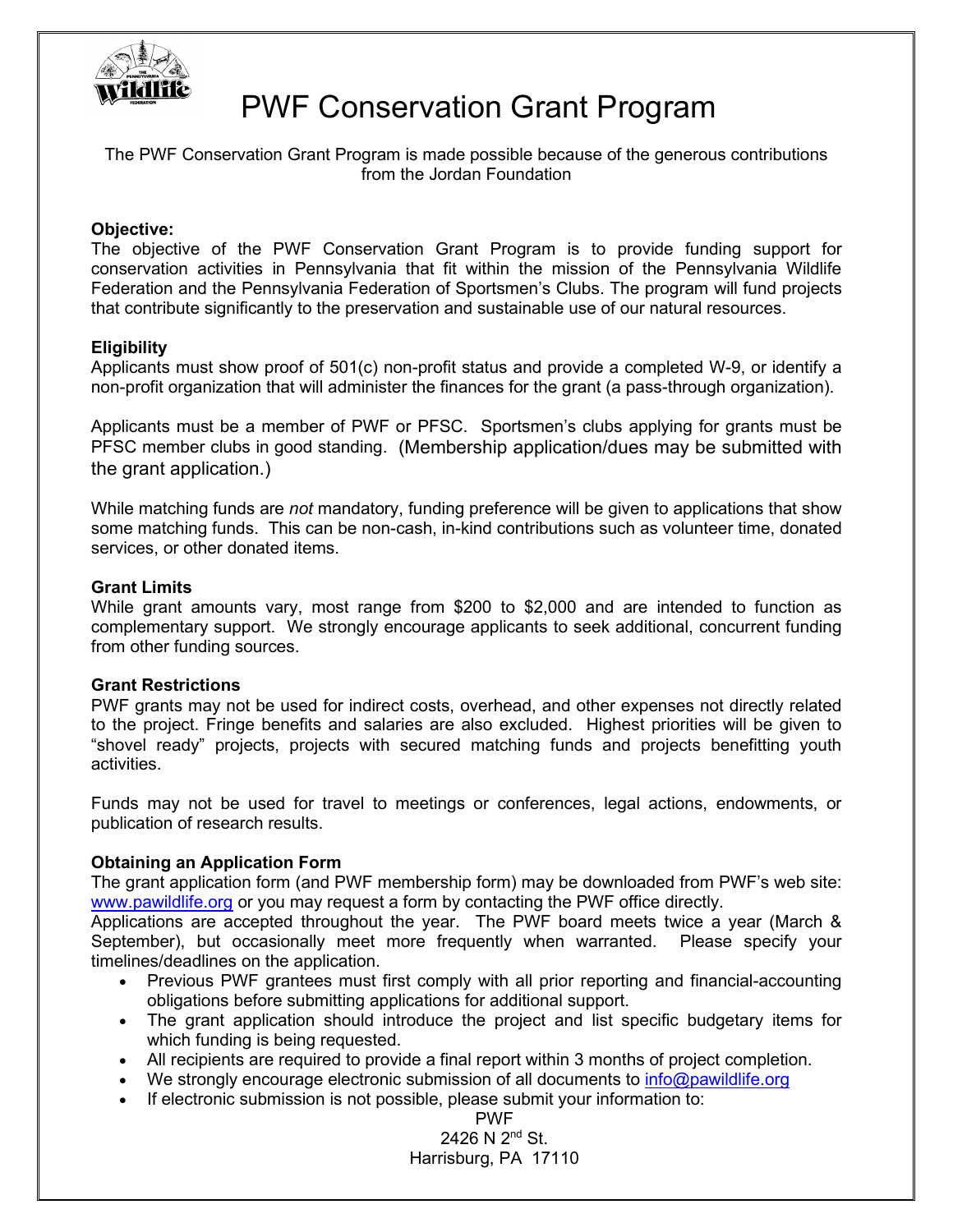## **Project Narrative**

In addition to the Application and Budget, please provide the following information:

- 1. A statement of the organization's mission, goals, number of members and prior accomplishments
- 2. A statement of the purpose of the grant request that provides the following:
	- Detailed overview of the project including objectives and purposes
	- Proposed plan of work and timeline
	- Protocols that will be used to ensure you reach the final objective
	- Additional partners involved? If so, please list additional partners and their responsibilities.
	- Is the project new or a continuation of another project?
	- Other information you feel is pertinent to the project

## **Attachments**

Please include the following with your narrative and application form:

- Map showing proposed project area if applicable.
- Copy of 501(c) tax-exempt Determination Letter and signed W-9
- Letters of support that substantiate need for the project and confirm your prospective collaboration if applicable.
- Any other information describing your organization or proposed project that you believe is important.

| <b>MEMBERSHIP FORM</b>           |
|----------------------------------|
| PENNSYLVANIA WILDLIFE FEDERATION |

|                                                                    | 2426 N Second St<br>Harrisburg, PA 17110<br>(717) 232-3480 * info@pawildlife.org * www.pawildlife.org |                                                                            |
|--------------------------------------------------------------------|-------------------------------------------------------------------------------------------------------|----------------------------------------------------------------------------|
| Individual Membership -- \$25<br><b>Student Membership -- \$20</b> |                                                                                                       | <b>Family Membership -- \$40</b><br><b>Organization Membership -- \$50</b> |
|                                                                    |                                                                                                       |                                                                            |
|                                                                    |                                                                                                       | County: $\_\_\_\_\_\_\_\_\_\_\_\_\_\_$                                     |
|                                                                    |                                                                                                       |                                                                            |
|                                                                    |                                                                                                       |                                                                            |
|                                                                    |                                                                                                       |                                                                            |
|                                                                    |                                                                                                       |                                                                            |
|                                                                    | All Members receive PFSC's Official Publication<br>PWF is a 501 C (3) Nonprofit Organization          |                                                                            |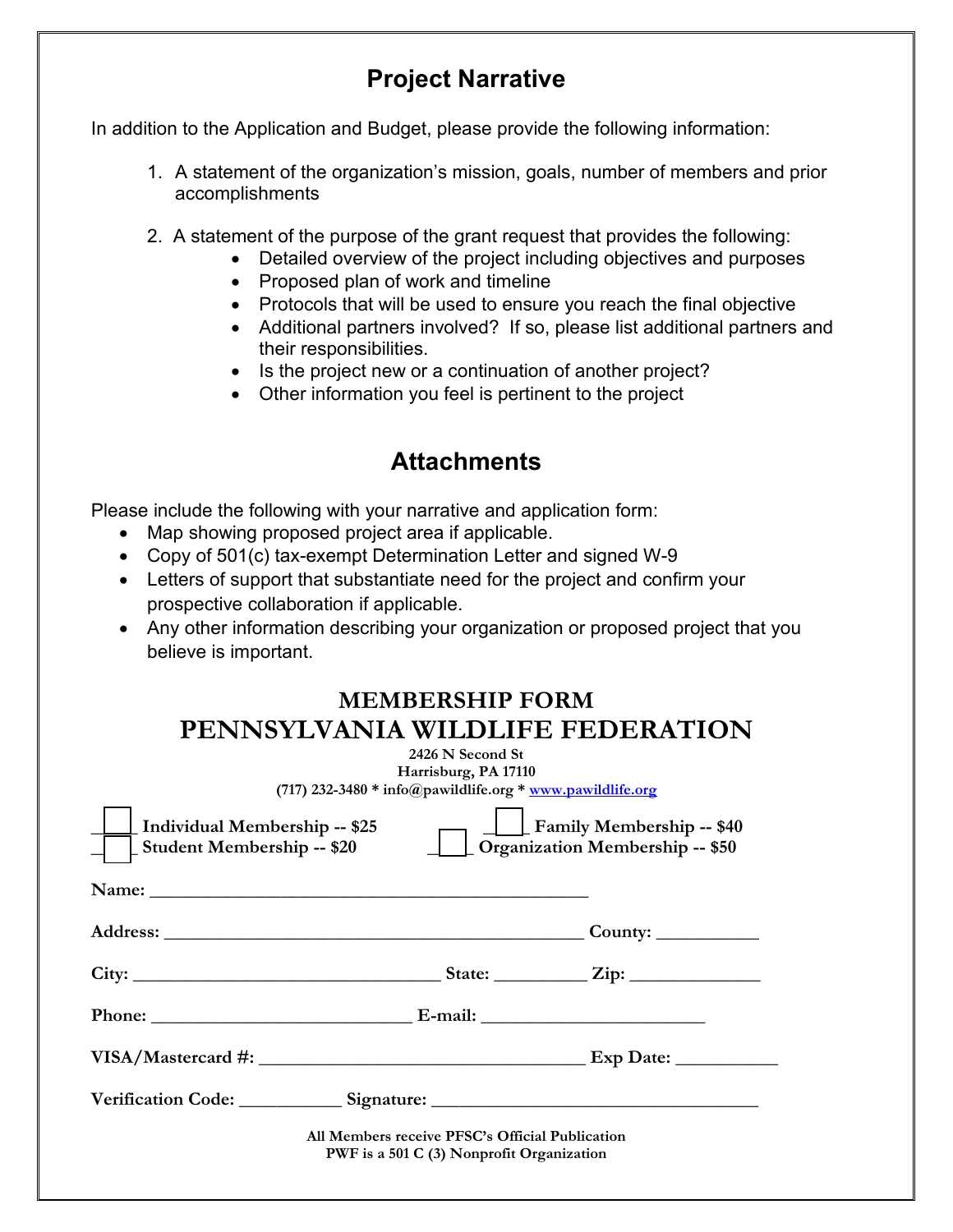## **PWF GRANT APPLICATION**

| DATE:                                                                                              | <b>PROJECT TITLE:</b>                               |                                                                                          |  |
|----------------------------------------------------------------------------------------------------|-----------------------------------------------------|------------------------------------------------------------------------------------------|--|
| <b>ORGANIZATION NAME:</b>                                                                          |                                                     |                                                                                          |  |
|                                                                                                    |                                                     | NAME OF THE TAX-EXEMPT ORGANIZATION TO WHICH FUNDS WILL BE DISTRIBUTED IF DIFFERENT FROM |  |
|                                                                                                    | THE ORGANIZATION ABOVE (PASS-THROUGH ORGANIZATION): |                                                                                          |  |
| <b>ORGANIZATION OR PASS-THROUGH AGENT'S</b><br><b>FEDERAL EMPLOYEE ID NUMBER OR TAX ID NUMBER:</b> |                                                     |                                                                                          |  |
|                                                                                                    |                                                     | GEOGRAPHIC AREA THE PROJECT WILL AFFECT (PLEASE ATTACH MAP IF APPLICABLE):               |  |
| <b>COUNTY:</b>                                                                                     |                                                     |                                                                                          |  |
| <b>MUNICIPALITY(IES):</b>                                                                          |                                                     |                                                                                          |  |
| <b>PROVIDE A BRIEF DESCRIPTION OF THE PROJECT:</b>                                                 |                                                     |                                                                                          |  |
| <b>FUNDING COMMITMENT DEADLINE:</b>                                                                |                                                     | <b>FUNDING DEADLINE:</b>                                                                 |  |
| <b>ESTIMATED PROJECT START DATE:</b>                                                               |                                                     | <b>ESTIMATED PROJECT COMPLETION DATE:</b>                                                |  |
| <b>AMOUNT REQUESTED:</b>                                                                           |                                                     | <b>TOTAL PROJECT COST:</b>                                                               |  |

#### **CONTACT INFORMATION FOR ALL GRANT RELATED CORRESPONDENCE:**

**PLEASE PROVIDE CONTACT INFORMATION FOR TWO INDIVIDUALS WHO WILL BE ASSOCIATED WITH THE PROJECT.**

| <b>MAIN CONTACT NAME AND TITLE:</b> |                    | <b>OTHER CONTACTS NAME AND TITLE:</b> |                    |  |
|-------------------------------------|--------------------|---------------------------------------|--------------------|--|
| <b>ADDRESS:</b>                     |                    | <b>ADDRESS:</b>                       |                    |  |
| <b>PHONE:</b>                       | <b>FAX NUMBER:</b> | <b>PHONE:</b>                         | <b>FAX NUMBER:</b> |  |
| EMAIL:                              |                    | EMAIL:                                |                    |  |
| <b>SIGNATURE:</b>                   |                    | <b>SIGNATURE:</b>                     |                    |  |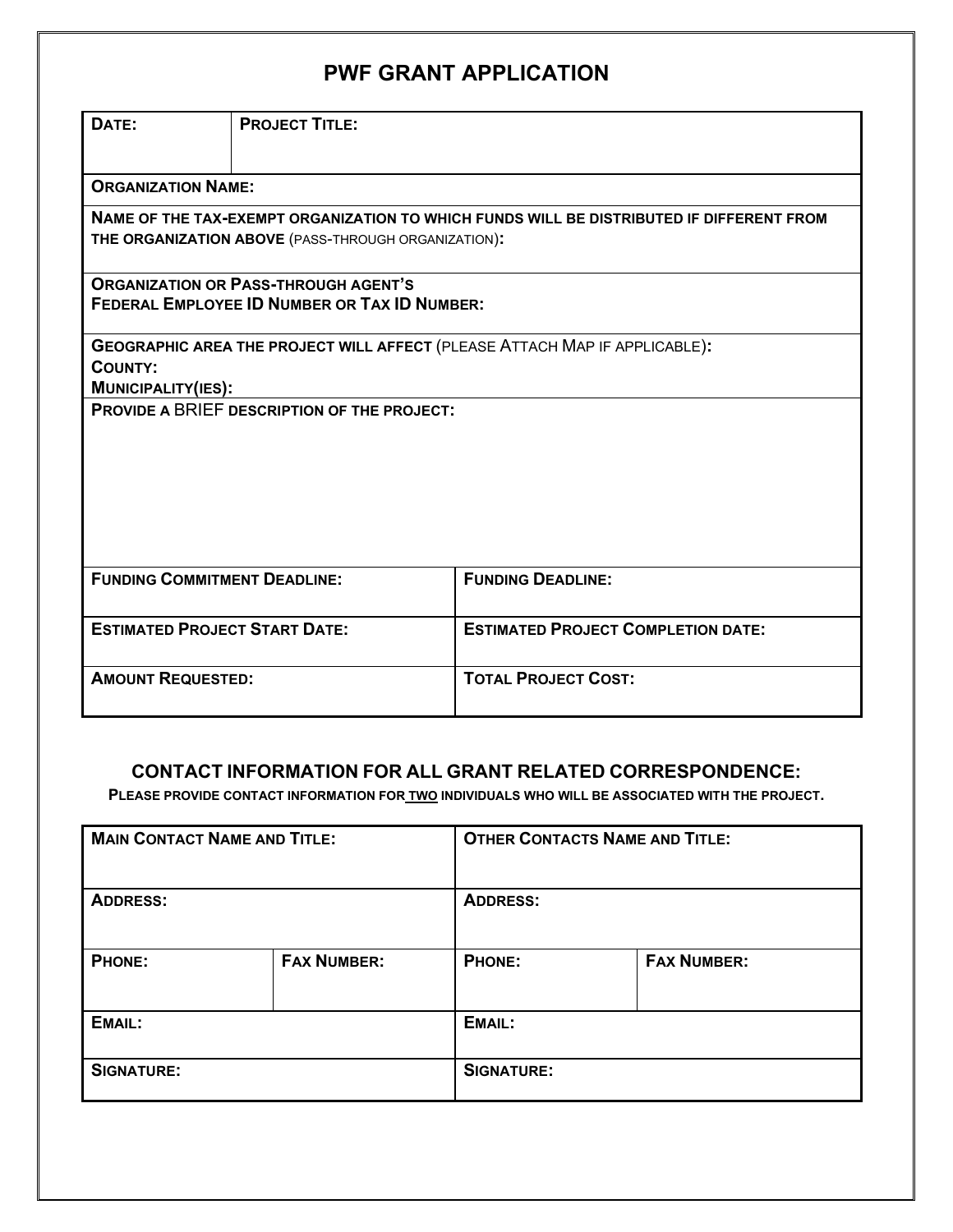## **PLANNING BUDGET**

| <b>LINE ITEM</b>                          | <b>DESCRIPTIONS/DETAILS/</b><br><b>EXPLANATIONS</b> | <b>PWF GRANT</b><br><b>FUNDS</b> | <b>OTHER</b><br><b>CONTRIBUTIONS</b> |
|-------------------------------------------|-----------------------------------------------------|----------------------------------|--------------------------------------|
|                                           |                                                     | <b>REQUESTED</b>                 | (CASH AND/OR IN-KIND)                |
| <b>PROFESSIONAL</b>                       |                                                     |                                  |                                      |
| <b>SERVICES / LABOR</b>                   |                                                     |                                  |                                      |
|                                           |                                                     |                                  |                                      |
|                                           |                                                     |                                  |                                      |
|                                           |                                                     |                                  |                                      |
| <b>SUPPLIES</b>                           |                                                     |                                  |                                      |
| (PLEASE LIST EACH ITEM.                   |                                                     |                                  |                                      |
| ATTACH A SEPARATE SHEET<br>IF NECESSARY.) |                                                     |                                  |                                      |
|                                           |                                                     |                                  |                                      |
|                                           |                                                     |                                  |                                      |
|                                           |                                                     |                                  |                                      |
|                                           |                                                     |                                  |                                      |
|                                           |                                                     |                                  |                                      |
|                                           |                                                     |                                  |                                      |
| <b>OTHER</b><br>(ITEMIZE)                 |                                                     |                                  |                                      |
|                                           |                                                     |                                  |                                      |
|                                           |                                                     |                                  |                                      |
|                                           |                                                     |                                  |                                      |
|                                           |                                                     |                                  |                                      |
|                                           |                                                     |                                  |                                      |
|                                           |                                                     |                                  |                                      |
|                                           |                                                     |                                  |                                      |
|                                           |                                                     |                                  |                                      |
| <b>TOTALS</b>                             |                                                     |                                  |                                      |

### **PLEASE SAVE AND SUBMIT THE GRANT APPLICATION, BUDGET AND OTHER DOCUMENTATION ELECTRONICALLY VIA EMAIL TO:**

[info@pawildlife.org](mailto:info@pawildlife.org)

Or mail copies to: PWF 2426 N 2nd St. Harrisburg, PA 17110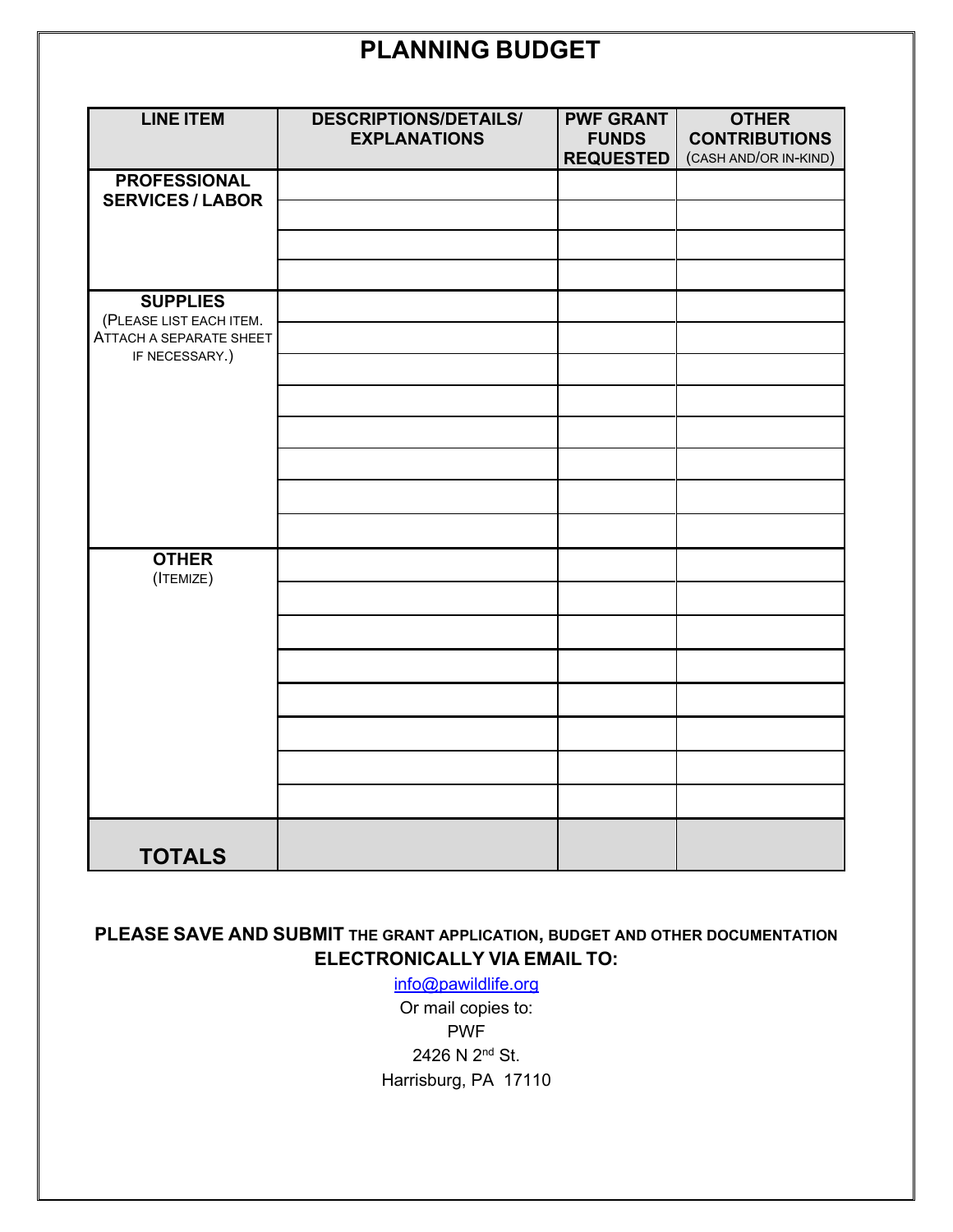## **PWF Grant Final Report**

**(To be filed within 3 months of Project Completion)**

**Organization Name:** Grant Amount:

**Contact Name:** 

**Address:** 

**Phone: Date:**

**Project Goals & Objectives:**

**Were the goals & objectives met? How?** 

**What impact has the project had on its intended audiences?** 

**Other comments?**